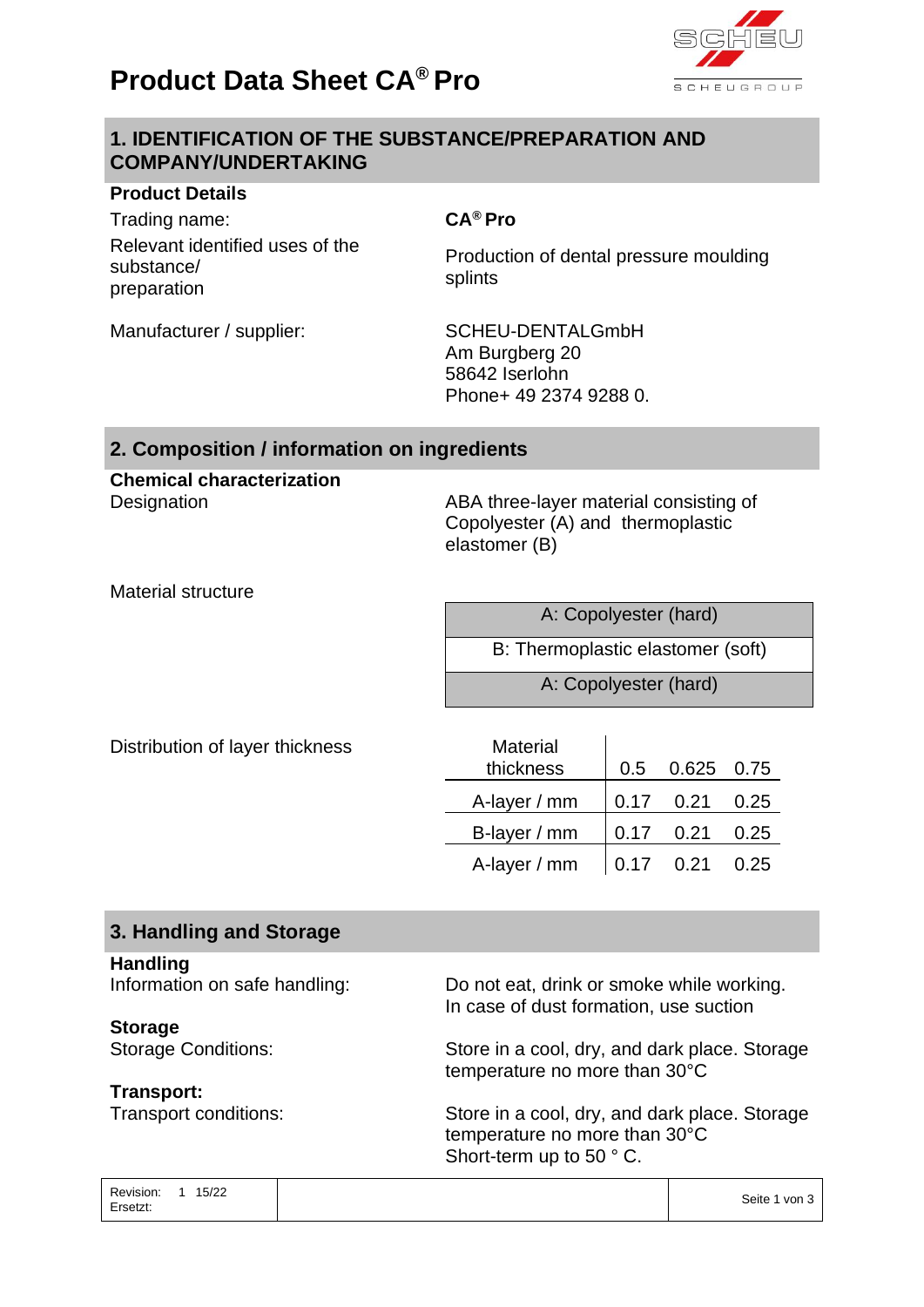



**Processing:**

Processing information: Process material within 15 min. after opening the barrier bag. Process only material from undamaged barrier bags Processing temperature 150 ° C -175 ° C. Do not exceed maximum temperature of 175 ° C ! For detailed information see Processing information!

# **4. Physical, chemical, mechanical and biological properties**

# **4.1 General properties**

| <b>Properties</b>                | <b>Test Methods</b> | <b>Value</b><br>(thermoplastic | <b>Value</b><br>(Copolyester) |
|----------------------------------|---------------------|--------------------------------|-------------------------------|
|                                  |                     | elastomer)                     |                               |
| Form                             | $\blacksquare$      | solid                          | solid                         |
| Colour                           |                     | transparent                    | matt/                         |
|                                  |                     |                                | transparent                   |
| Odour                            |                     | odourless                      | odourless                     |
| Density                          | <b>ISO 1183</b>     | 1.12 $q/cm^{3}$                | 1.27 $q/cm^{3}$               |
| Water absorption at 23 ° C after | Method 1acc. to     |                                | 0.13%                         |
| 24h                              | <b>ISO 62</b>       |                                |                               |

# **4.2 Mechanical properties**

| <b>Properties</b>              | <b>Test Methods</b> | <b>Value</b><br>(thermoplastic<br>elastomer) | <b>Value</b><br>(Copolyester) |
|--------------------------------|---------------------|----------------------------------------------|-------------------------------|
| Tensile strength:              | <b>ISO 527</b>      | 29 MPa                                       | <b>50 MPa</b>                 |
| Elongation at yield            | <b>ISO 527</b>      |                                              | 5%                            |
| E-module                       | <b>ISO 527</b>      |                                              | 2100 MPa                      |
| Elongation at break            | <b>ISO 527</b>      | 650 %                                        | 140 %                         |
| Flexural strength              | <b>ISO 178</b>      |                                              | 68 MPa                        |
| Impact strength at 23 ° C      | <b>ISO 180</b>      |                                              | No break                      |
| Notch impact strength at 23 °C | <b>ISO 180</b>      |                                              | $6.2$ kJ/m <sup>2</sup>       |
| Tensile impact strength at     | <b>ISO 8256</b>     |                                              | 92 kJ/m <sup>2</sup>          |
| 23 °C                          |                     |                                              |                               |
| Hardness, Shore A              | <b>DIN 53505</b>    | 85                                           |                               |
| Hardness, Shore D              | <b>DIN 53505</b>    |                                              | 79                            |
| <b>Rockwell hardness</b>       | ISO 2039-2, scale R |                                              | 109                           |

| <b>Properties</b>                | <b>Test Methods</b> | <b>Three layer material</b> |  |
|----------------------------------|---------------------|-----------------------------|--|
| Tensile strength:                | <b>ISO 527</b>      | 35,6 MPa                    |  |
| Elongation at yield              | <b>ISO 527</b>      | 6%                          |  |
| E-module                         | <b>ISO 527</b>      | 1600 MPa                    |  |
| Tensile impact strength          | <b>ISO 8256</b>     | $107$ kJ/m <sup>2</sup>     |  |
| Revision:<br>1 15/22<br>Ersetzt: |                     | Seite 2 von 3               |  |